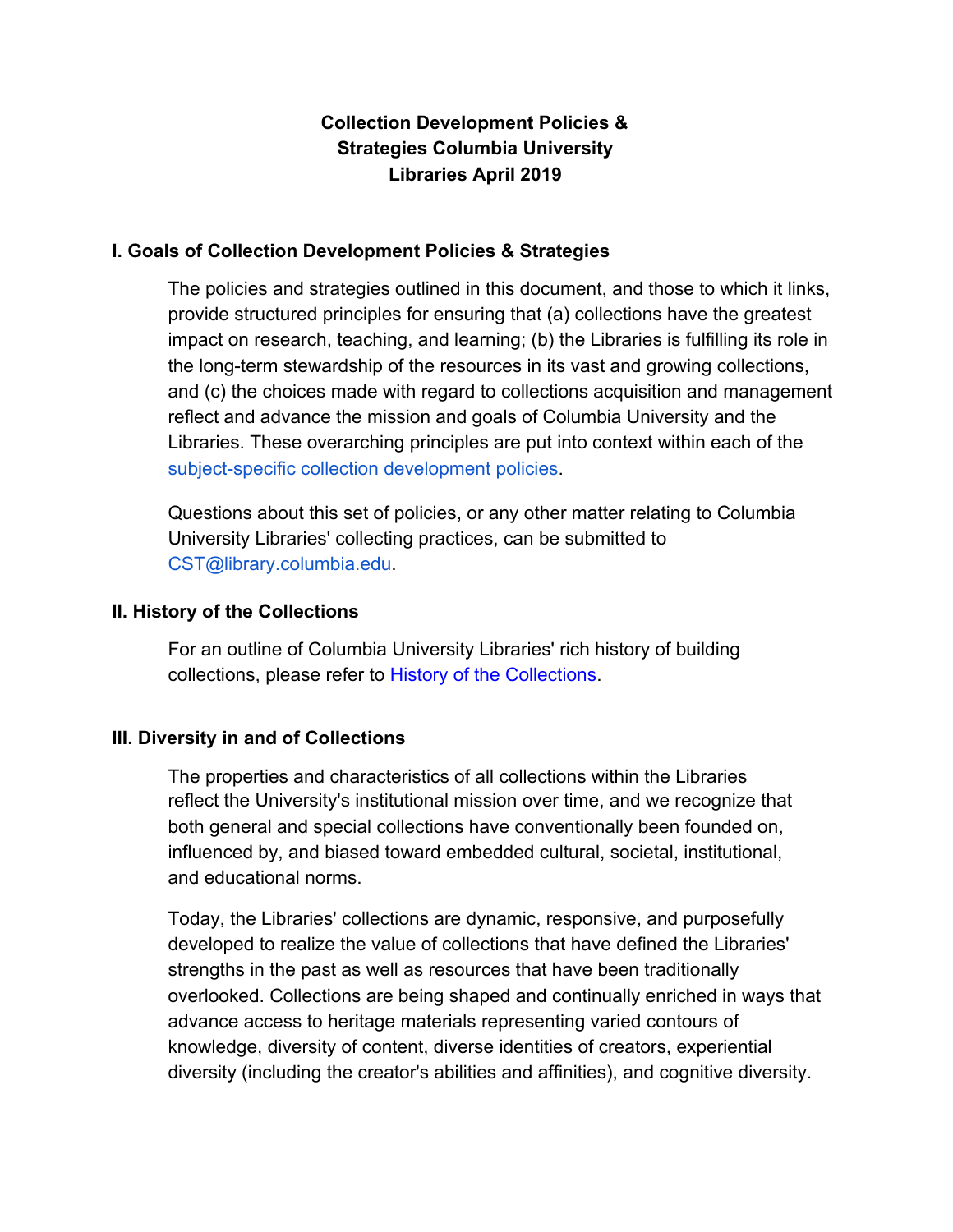In order to successfully fulfill our service and stewardship mission, those who are charged with developing collections employ strategies for acquiring, describing, and managing resources that go beyond normative structures, collections types, and established canons. Our decisions are informed by new curricula developed to meet the needs of a more diverse student body, new and emerging areas of research being conducted by a broad spectrum of researchers, including graduate students and newly- hired faculty, as well as by perspectives from the diminished or entirely lost voices of historically oppressed, marginalized, and underserved populations and communities. We apply these strategies to the general library collections, to Distinctive Collections, and to disciplines and fields of practice established at Columbia University, such as web collecting and oral history, which were founded in part on these very values and principles.

Collections decisions (acquisition, location, retention, preservation, conservation, digitization, investment in open access) are evaluated against criteria that reflect the varied, evolving, and increasingly interdisciplinary curricula and research at Columbia. Decisions balance quantitative measures for assessment (cost per use; publication date; circulation and other usage data) with qualitative measures that integrate ethical and values-based considerations by librarians in order to promote preservation of and access to the widest range of cultural, scientific, and historical resources possible.

# **IV. Distinctive Collections**

Columbia University Libraries' holdings contain some of the world's most remarkable and prominent collections of recorded knowledge. These Distinctive Collections encompass but extend far beyond traditional special collections to include resources in all formats, from objects that preserve some of the earliest forms of writing to modern archives and, increasingly, non-print formats such as film, audio, and born-digital resources. While the majority of this policy is intended to guide the acquisition and management of general collections, the values and principles represented apply as equally to building and evolving our Distinctive Collections.

Columbia's Distinctive Collections have been built over many decades; the commitment to them is enduring and marked by sustained resource investment (inclusive of investments in staff expertise, collection acquisition, processing, storage, and long-term stewardship). Primarily concentrated in Avery Architectural & Fine Arts Library, The Burke Library at Union Theological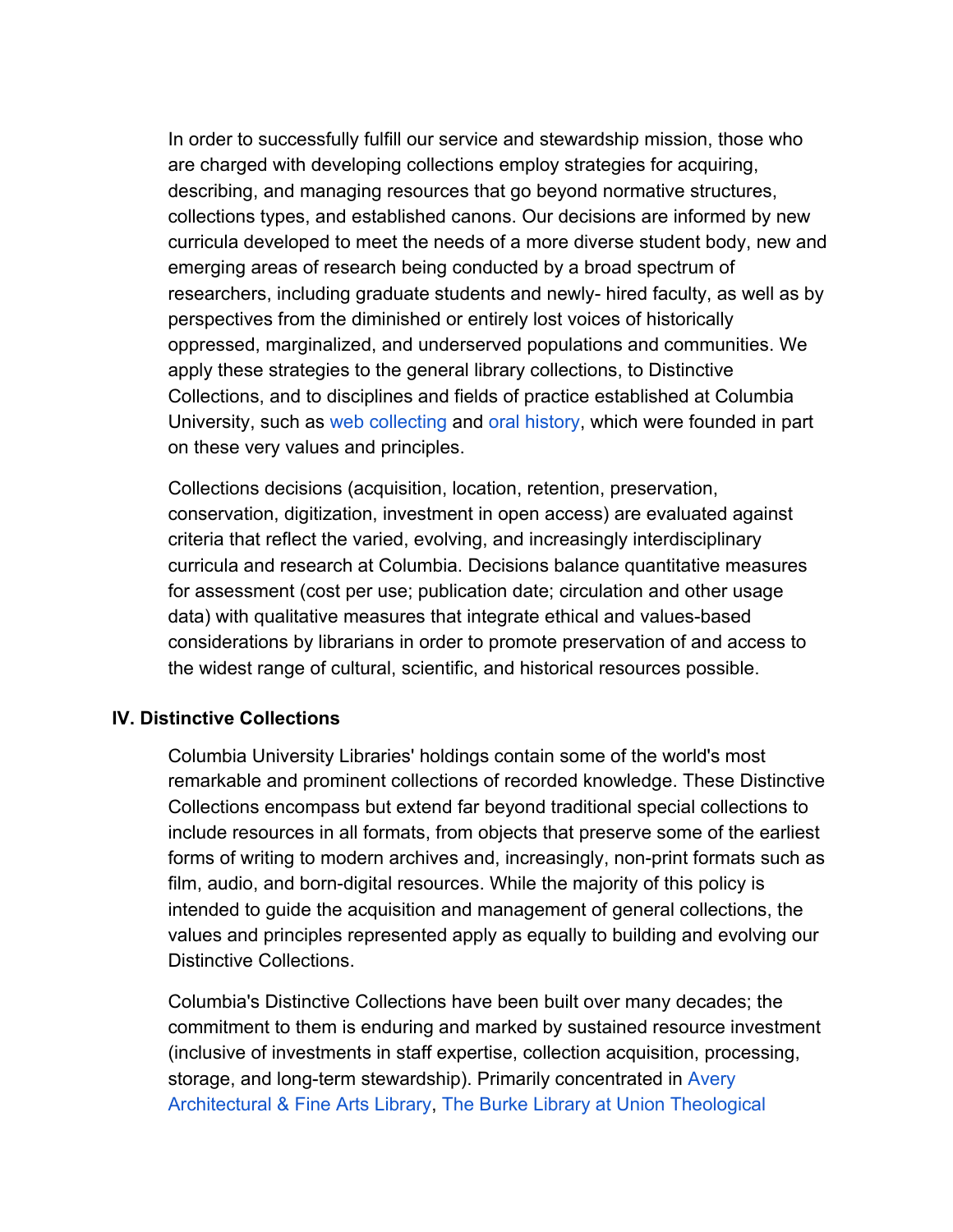Seminary, Global Studies Division, Rare Book & Manuscript Library, and C.V. Starr East Asian Library, the Libraries' Distinctive Collections acquire, preserve, and provide access to collections that significantly distinguish Columbia University from peer institutions. While critically and strategically important to Columbia's teaching and research strengths, the constituency for Distinctive Collections extends beyond campus to a global community of scholars.

In the context of Columbia University Libraries, the term distinctive is defined several ways:

- individual items in all formats (e.g. rare books, cuneiform tablets) that are rare, unique, and may carry significant artifactual and/or financial value or are so fragile as to require special care and handling;
- archives where the integrity of a collection, and Columbia's stewardship of it, serves to authenticate the contents as primary sources<sup>1</sup>;
- collections that are so comprehensive in scope as to constitute a collective resource that is not duplicated elsewhere.

### **V. Responsibilities of Librarians & Curators**

With their own deep discipline and subject area expertise, Columbia University Libraries' librarians and curators build research collections in a wide array of formats in support of the work of students, faculty, and researchers. Through relationships with the University's academic departments, librarians and curators understand fields of study and teaching, research specialties, and current curricular needs of the academic departments in their subject areas, as well as broader evolving research trends at Columbia and in their respective disciplines. With curricular needs in mind, librarians and curators collect newly-published materials, historical collections, and primary source materials to fill collection gaps and/or address emerging scholarly needs. Librarians also promote awareness of these resources, in courses and to individual researchers, by providing instruction and support for their use. In addition to building collections locally, librarians and curators foster strategic partnerships with other academic institutions to build shared collections and expand access to materials. These shared collections also inform decisions on what to acquire and maintain locally. A key component of a librarian or curator's role is strategic fund management of the Libraries' collection budget, including collaborating with other librarians to identify ways to acquire resources across disciplines. Librarians, curators, and the Libraries' administration are expected to continually assess and ensure that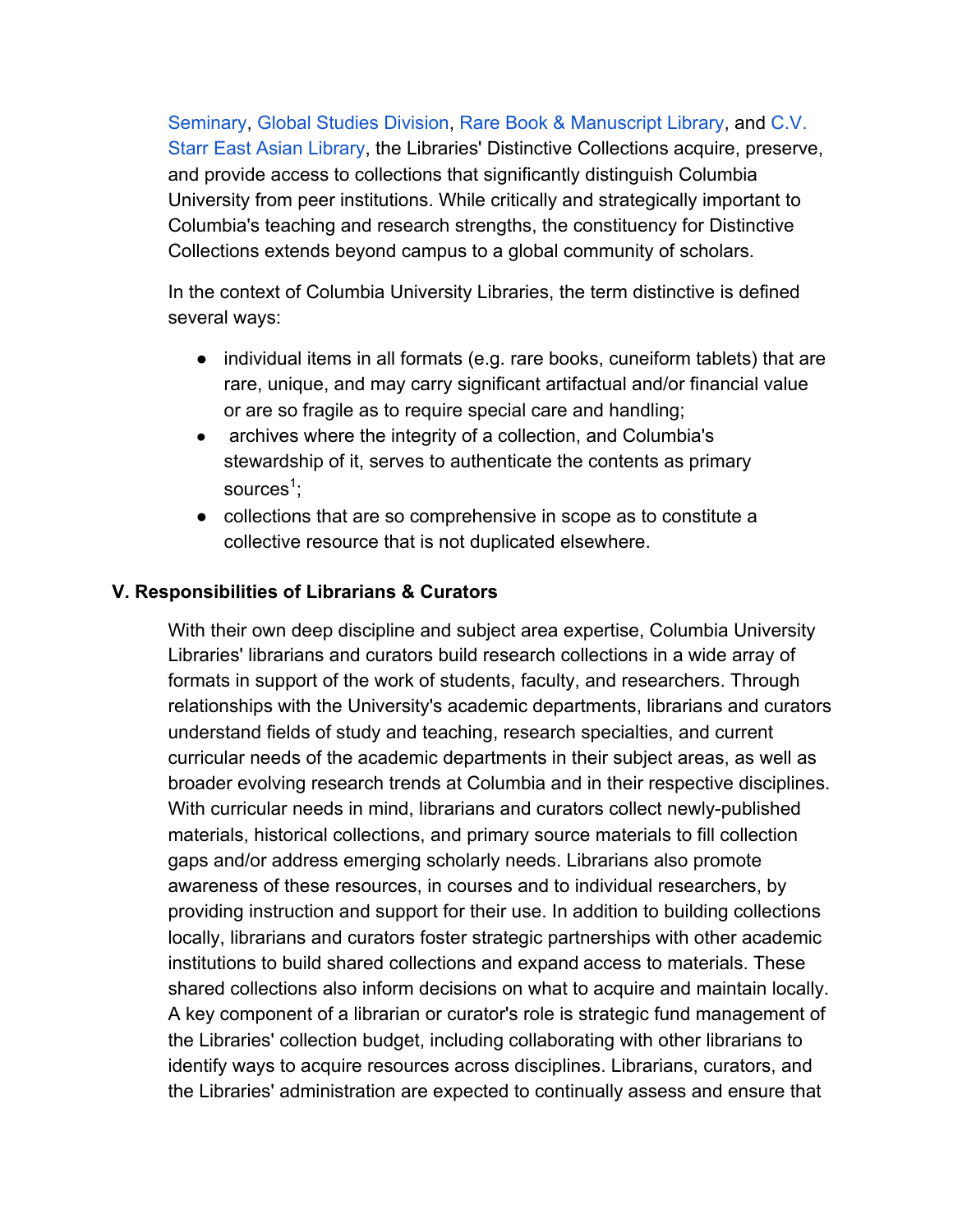fund allocations reflect the evolving needs of users and the collections themselves. This work requires consideration for the balance between funding the initial purchase investment and factors contributing to the total cost of acquisition and the Libraries' responsibility to preserve, conserve, digitize, and make accessible these materials throughout their lifecycle. These factors include, but are not limited to:

- ongoing maintenance fees;
- projected price increases for ongoing subscriptions;

● costs related to making resources discoverable and accessible as close to the point of acquisition as possible, whether this is achieved through purchasing metadata records, outsourcing metadata creation, or performing in-house metadata provision and/or archival processing;

- preservation and conservation costs;
- storage requirements for both physical and digital resources.

# **VI. Faculty Involvement in Collection Development & Management**

Columbia University Libraries values the close relationships that faculty have to both collections and their library liaisons. The Provost's Advisory Committee on the Libraries (PACL) is the primary faculty group through which new collections policies, major revisions to existing policies, and substantial collection management decisions are evaluated. PACL endorsed the first iteration of this set of collection development policies and strategies in April 2019, after which the Libraries has committed to reporting major proposed changes in collections policies to PACL for review and discussion in advance of implementation. Each academic year, the Libraries will also provide the PACL with a summary of the Libraries' work to continually refine and improve its collections policies and strategies, and to invite opportunities for PACL to engage in that process over time. Collections building and management are also directly informed by faculty and students actively voicing questions, concerns, suggestions, and research priorities. All Columbia faculty and students are also invited to participate in the collection development process at any time through consultation with librarians and curators.

# **VII. General Collection Development Principles, Values, Criteria**

The Libraries develops collections in support of the curricular and research programs of the University. As with the Libraries' Distinctive Collections, its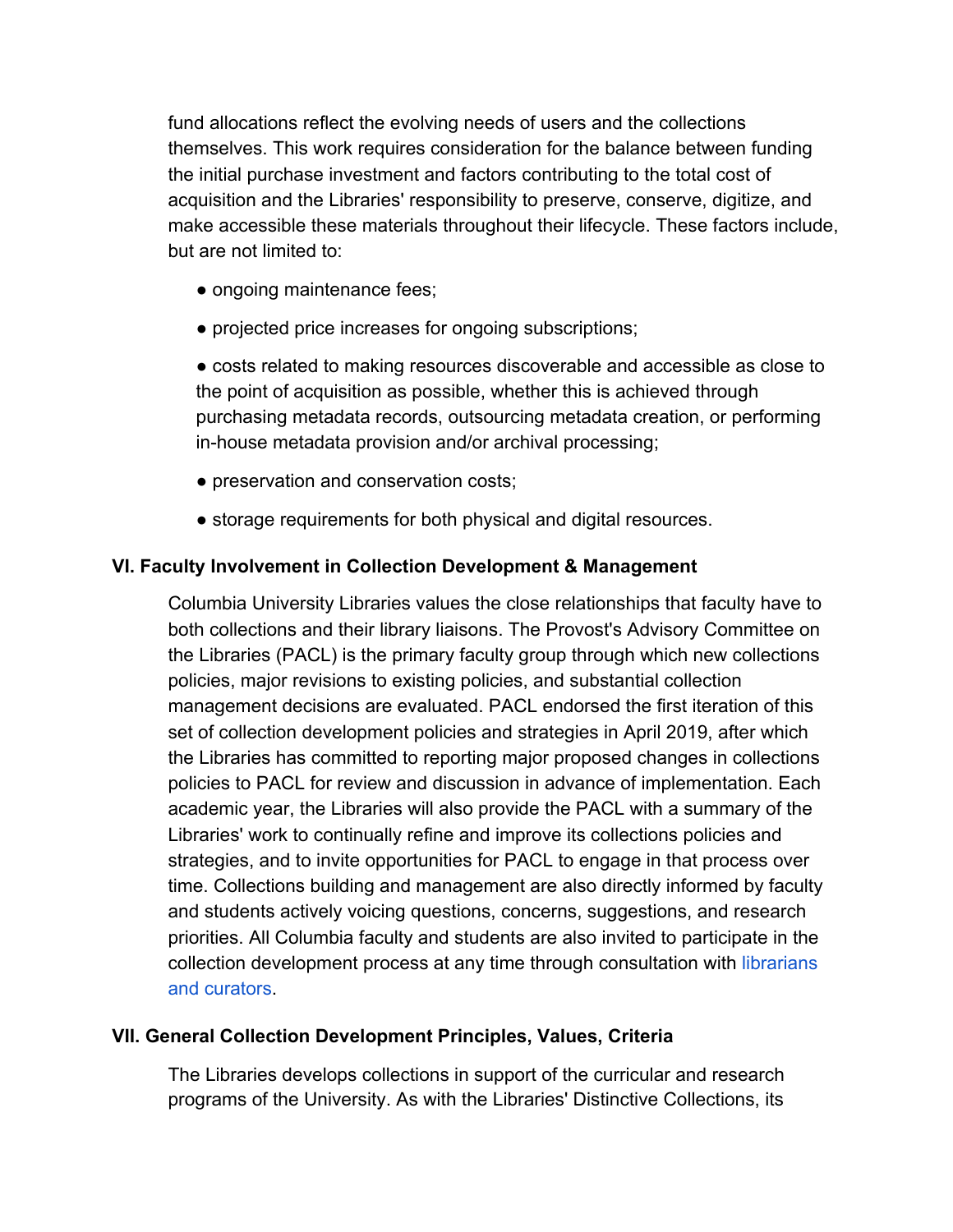general collections have been built over many decades and include an impressive variety and wealth of material. However, the Libraries does not have sufficient resources to comprehensively acquire everything published in all areas pertinent to the University's scholarly endeavors.

Librarians and curators apply the following general principles and criteria when evaluating items for acquisition or removal from the collections. Each of these criteria will represent greater or lesser significance depending on the discipline/subject area and the resources available to support the total cost of acquisition. Adhering to these principles and criteria further ensure that the Libraries' collecting decisions are made with purpose and intentionality. Please refer to subject-specific collection development policies to see how these principles and criteria are applied in context.

**Immediate and enduring value.** Investing in particular titles or collections is evaluated within the context of the Libraries' mission to serve the current needs of the University's programs, and as a long-term steward of cultural and scientific heritage, including such factors as:

● positive impact on and relationship to current research and teaching needs (those represented by existing collection strengths, by established and emerging curricular programs, and/or those needs communicated by faculty and student researchers);

• authoritativeness or reputation of the author, editor, publisher, producer, etc.;

● unique or rarely-held by other libraries or cultural/scientific organizations;

● artifactual interest, such that the item in its original published format, or marks of former use/ownership it carries, enables distinct opportunities for scholarship and teaching;

● quality of the physical condition of the item (collections in tangible formats must meet the Libraries' Preservation Policy).

**Print/physical formats vs. electronic formats.** The Libraries recognizes that the shift from print to electronic publication formats is different across disciplines and communities of practice, and is sometimes different for monographic literature than it is for serial/journal/periodical literature even within a discipline.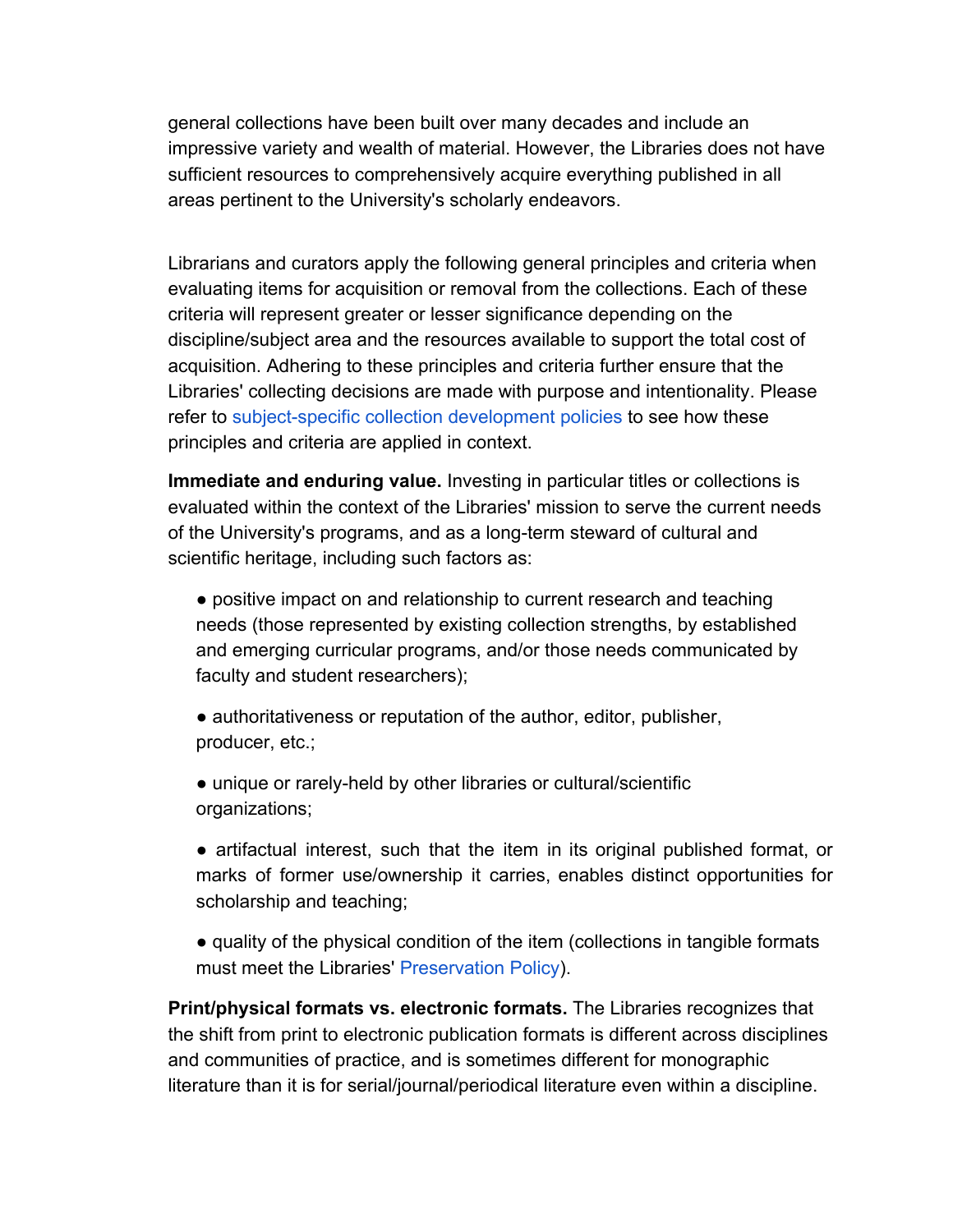For some areas of scholarship, print publications remains primary and critical to supporting the work of students and faculty. In many areas of the world, print is not merely the most reliable but is often the *only* available format. Some areas, while slower to move to electronic formats, are seeing a gradual but steady move in that direction; the Libraries carefully monitors this evolution for its impact on collecting decisions, and will be responsive over time to changing needs and preferences of students and faculty. For yet other areas of collecting, the shift to electronic has been well established by both publishers and scholars alike, and preference is given to monographic and/or serial collections in electronic format.

When electronic access becomes available in sustainable, affordable, and persistently- accessible platforms, the Libraries will weigh carefully whether or not to move to e-only access. The Libraries will generally continue to acquire the print format when there are demonstrable and substantive differences in content, when canceling the print would negatively impact scholarship and/or stewardship, or when faculty have expressed important reasons for the Libraries to continue to support acquisition and/or retention of the print (or other tangible, physical formats, including microfilm) in certain disciplines. Consideration of the constraints of space and financial resources will also be important factors in determining which formats to acquire and/or retain from existing collections over time.

Because disciplines within and across the humanities, social sciences, and the sciences can be quite different from one another, please refer to subject-specific collection development policies to see how these principles and criteria are applied in context.

**Data-informed collections decisions for licensed electronic resources.** The Libraries evaluates collections against data that can characterize the impact the resource might have on users. Specifically, and wherever possible, the Libraries arranges for trials of new electronic resources to gauge interest in and usage of collections in advance of possible acquisition. Turn-away statistics from vendors are also gathered, when available, to assess potential interest.

**Accessibility.** As our investment in electronic resources grows over time, it is incumbent on the Libraries to ensure that the information and communication technologies it acquires with Columbia resources are accessible to and usable by individuals with disabilities. The Libraries makes every attempt to ensure that the technology platforms we invest in, and the content provided within them, follow evolving national standards for accessibility. Vendors should adhere to the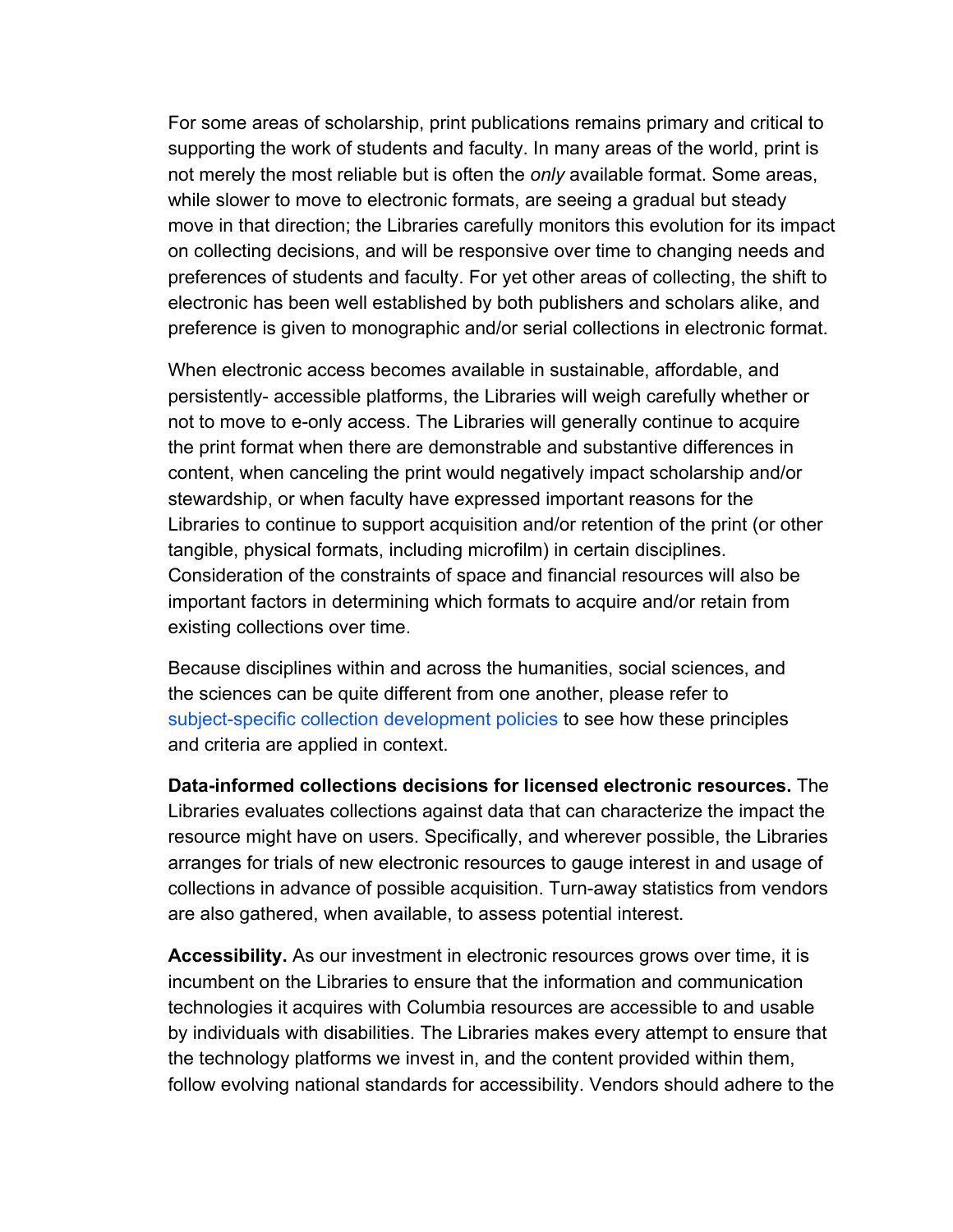U.S. Access Board's final rule on accessibility requirements for information and communication technology, covered under Section 508 of the U.S. Rehabilitation Act, and follow guidelines set forth by the World Wide Web Consortium's Web Accessibility Initiative.

**Ownership vs. access.** The Libraries is cognizant of its dual responsibility to use the University's funds judiciously and to serve the needs of its users over time. To these ends, the Libraries strives to acquire collections that result in perpetual ownership of those products. In some cases, perpetual ownership is either not available or not affordable, but leasing options exist. Leased access will be considered when resources are important to scholarship at Columbia. In all cases, the conditions of access (e.g., read only, ability to make copies of extracts, download of full content) will be weighed carefully by librarians in the context of the users' needs.

**Comprehensive collecting.** While comprehensiveness may be a characteristic of some distinctive collections, comprehensive collecting is not the aim of the general collections. The strengths or weaknesses of current holdings in each subject area—relative to the University's priorities, the available funding, the national reputation of and reliance on Columbia as a steward of collections in particular areas, and the scope/scale of collections available in the marketplace—are continually evaluated by librarians and curators. While building on established collection strengths is important, the Libraries is also cognizant of the need to evolve the collections alongside the evolving University profiles of research and teaching; in this way, collection weaknesses may be as significant a factor in acquisitions decisions as collection strengths.

**Consortial holdings.** The Libraries partners in programs that enable research libraries to achieve more comprehensive subject coverage across a network of libraries, in order to serve the diverse needs of users across those networks, and in ways that can only be accomplished collectively, not by one library alone – both through resource sharing (e.g., Borrow Direct; inter-library loan) and shared purchasing of collections. The holdings of libraries with which Columbia has strategic shared collections and/or cooperative borrowing agreements must be considered when making selection decisions. Consortial opportunities may override local requests for ownership when economies of scale provide 'compelling reasons for doing so (e.g., purchase price; storage requirements or impact; anticipated usage). See also 'Shared Collections & Collaborative Collection Building'.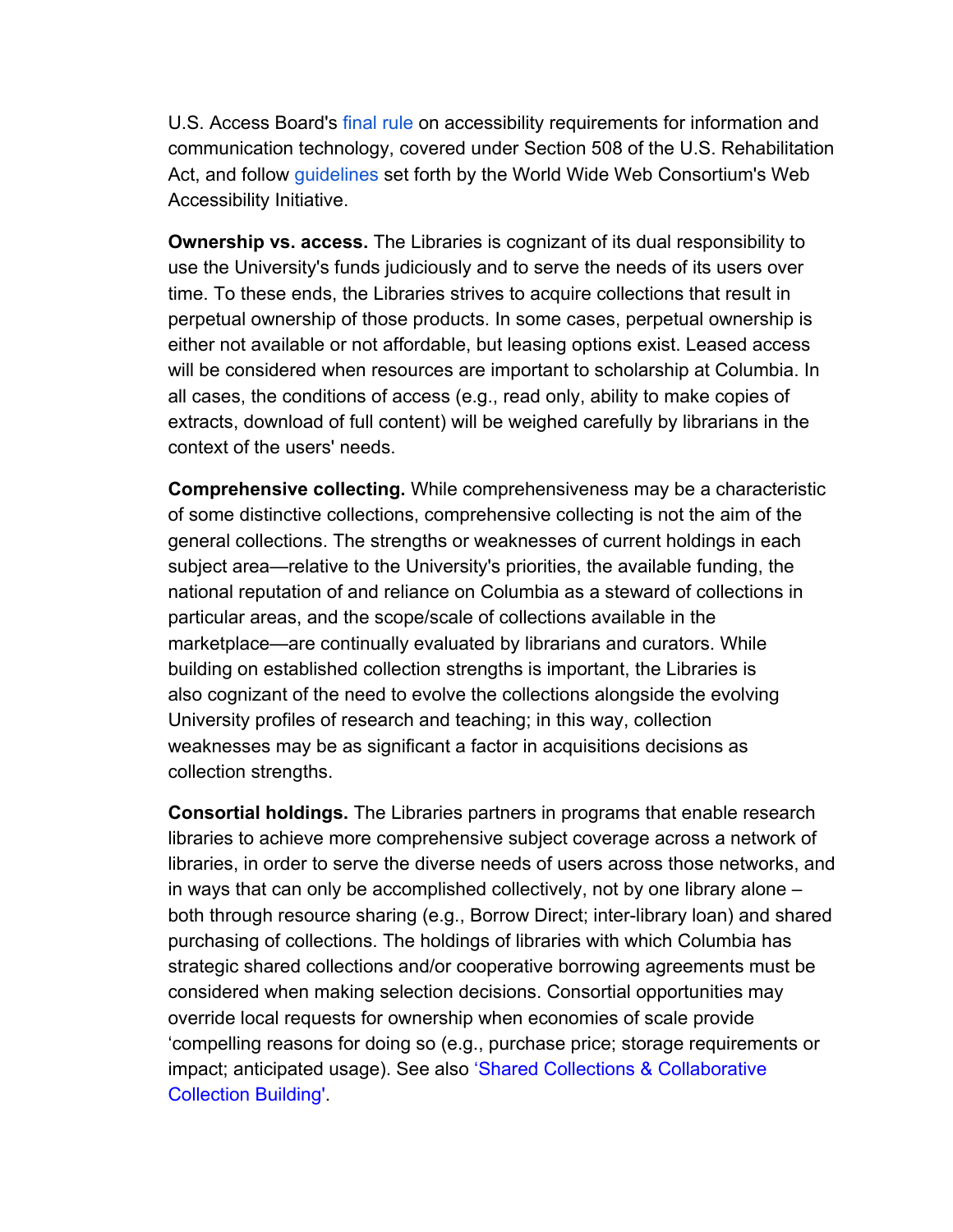**Textbooks.** The library does not maintain a collection of course textbooks. The First- Generation Low-Income Partnership (FLIP) program, operated out of Butler Library, provides access to textbooks as a service to the community, but is not covered under this collection development policy.

**Collections/items for individual researchers or departments.** By default, the Libraries acquires collections for access and use by the entire Columbia community, and enters into all collection development activities and negotiations with this aim in mind. The Libraries does not acquire materials (via either purchase or gift) for which access or use would be restricted to specific individuals. In extremely rare cases, licensing terms for an electronic resource may limit access to specific Columbia University departments or communities when those departments are financing its acquisition.

#### **VIII. Digitization Policies & Strategies**

The Libraries is committed to the preservation of and global access to its collections, and to these ends, it strategically and actively selects collections for digitization. Please refer to the Libraries' Digitization Policy for more information.

Please also refer to Digitization & Copying Services for information on requesting the reproduction of items in the collection.

#### **IX. Open Access Principles for Collection Development**

In support of open access, the Libraries adheres to the following principles:

• when appropriate and advantageous, the collections budget may be applied to activities or initiatives that advance local, community, and scholarly open access goals, including those that do not result in specific resources being acquired for Columbia's owned collections (e.g., institutional membership in an organization that aids, promotes, develops, aggregates, and/or provides open access to content);

● collecting librarians systematically evaluate, select, support, and promote the use of open resources, whether as an alternative or in addition to existing traditional resources;

● licensing and acquisitions agreements entered into by the Libraries should not prevent Columbia's scholars from using open access repository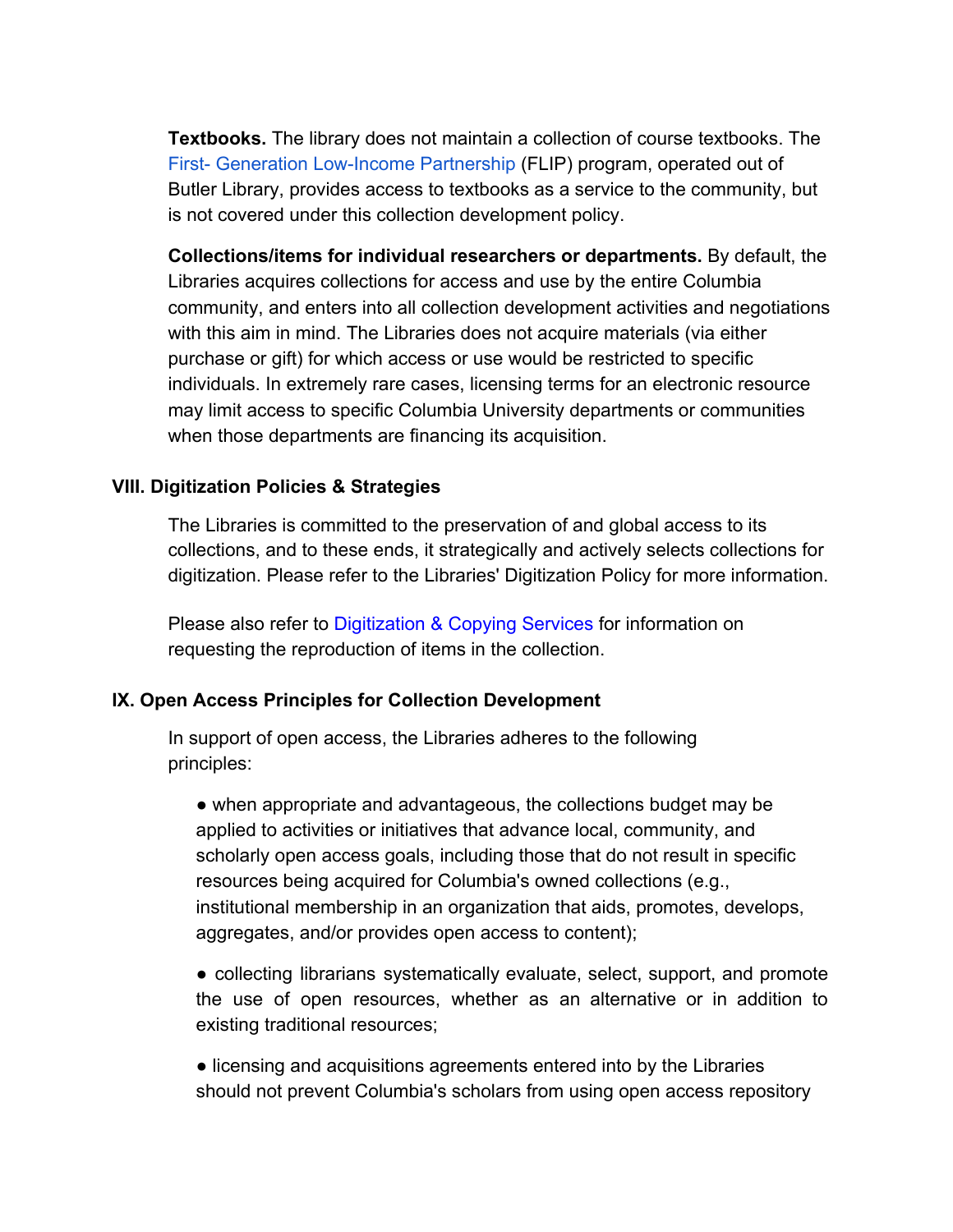and distribution systems,

#### **X. Gifts in Kind**

Columbia University Libraries is unable to accept all materials offered, acquiring only those that are within the scope of its collections policies and targeted growth areas. Please refer to the Libraries Gifts in Kind Policy for specific information on conditions for accepting gift materials.

### **XI. Collections Management & Evaluation**

#### **A. Preservation**

Please refer to the Libraries' Preservation Policy for specific information on preservation of both physical and digital collections.

### **B. Duplicates**

The Libraries acquires single copies of resources, except in rare cases when sufficient demand for multiple copies is known, can be reasonably projected, or where the item possesses particular artifactual value. The decision to collect multiple copies is carefully balanced against a variety of factors, including specific requests from faculty and researchers demonstrating need for multiple copies, the total cost of acquisition, storage options or constraints, number of holdings across libraries generally, and the broad ecosystem of partnerships through which users may borrow or otherwise access the same or similar collections (e.g., opportunities for inter- library loan that will reasonably and affordably meet needs of users in a timely manner; availability of electronic surrogates of print materials, whether through open access or library-supported subscriptions).

#### **C. Deaccessioning**

Accessioning an item or collection requires a formal decision to acquire it, either through a purchase or gift agreement, and these collections are recorded in the appropriate bibliographic or archival management tool. Decisions to remove items from the University's collection are made within the context of the Libraries' core mission to steward the preservation of human knowledge over time, and with careful consideration of the potential impact on research and teaching. Decisions are purposeful and made with the broadest and most inclusive input possible. Given the increasingly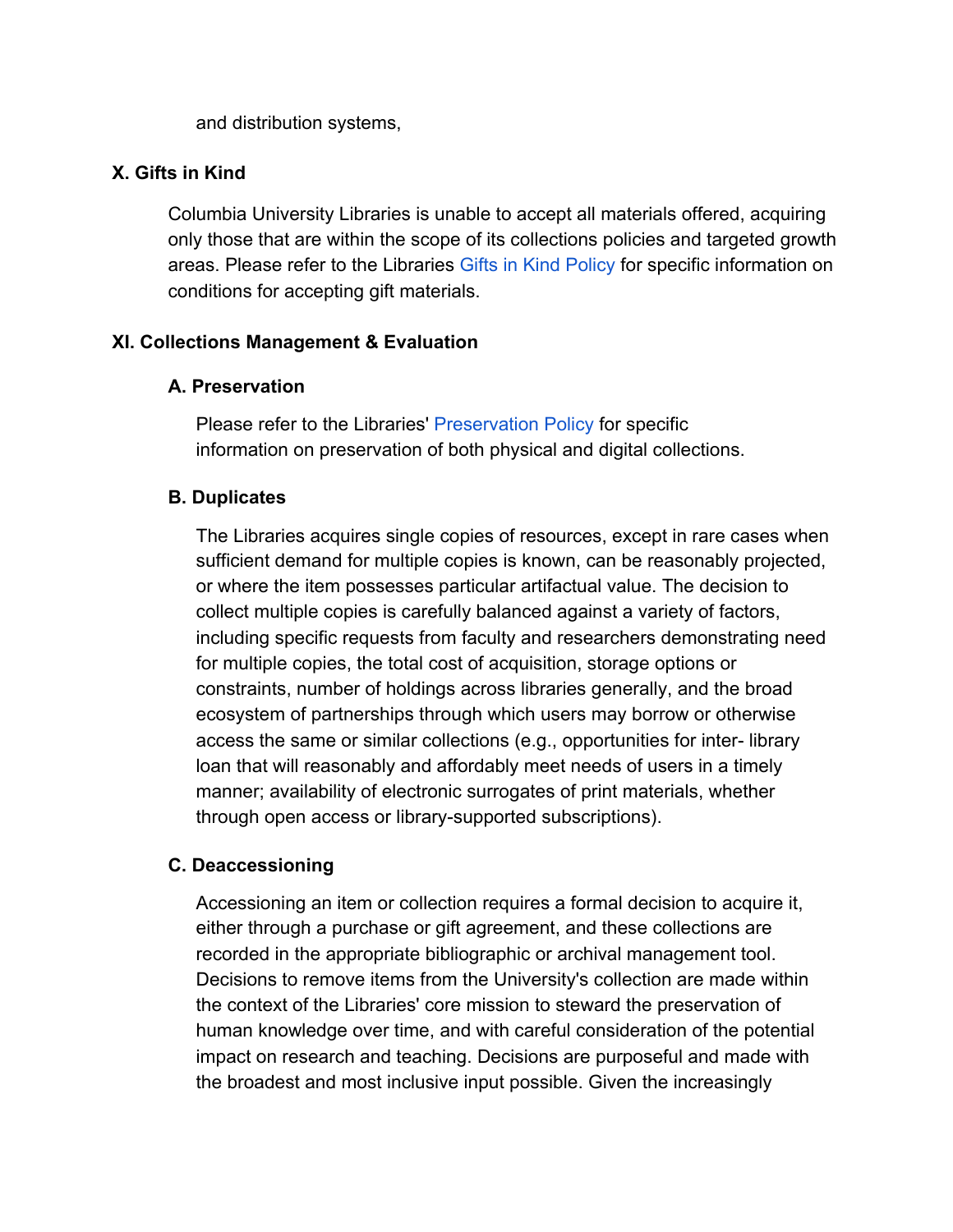interdisciplinary nature of scholarship, candidates for deaccession are made known to all of the Libraries' subject specialists and curators well in advance for their assessment and feedback. Librarians and curators are encouraged to contact faculty to provide input on these decisions.

Decisions to deaccession items from the general collections, like decisions to acquire new titles for the collection, are made within the context of the collection policy, so that the integrity of the total collection is not impaired, but in fact may be enhanced when unneeded materials are removed from the collections.

All decisions are made with care, and placed in the context of practices in the field. Factors that influence decisions to remove items from the general collection are also factors that may, inversely, influence a decision to instead retain or replace them, and may include:

• continued relevance to the academic profile of the University and the collecting profile of the Libraries;

• the physical copy is disintegrating or otherwise no longer serviceable in its print/tangible form (in these instances, either a preservation photocopy is made, a digital surrogate created or obtained, and/or the item is evaluated for replacement);

• the item is on an obsolete format (in these instances, the Libraries will generally take steps to digitize materials on obsolete formats in advance of deaccessioning, except when already readily available via other means; the Libraries will generally retain items on obsolete formats, even after digitization, if the item is unique or not widely held by other libraries, and/or the original format itself has artifactual or scholarly value);superseded editions/volumes evaluated as having limited scholarly value;

• electronic duplication with perpetual ownership and/or access (e.g., direct purchases, Project MUSE, JSTOR, HathiTrust);

• multiple copies of low-use titles across multiple Columbia library locations;

• widely held by partner institutions whose collections are readily accessible to Columbia's users (e.g., Columbia's partners within ReCAP, Borrow Direct, and MaRLI);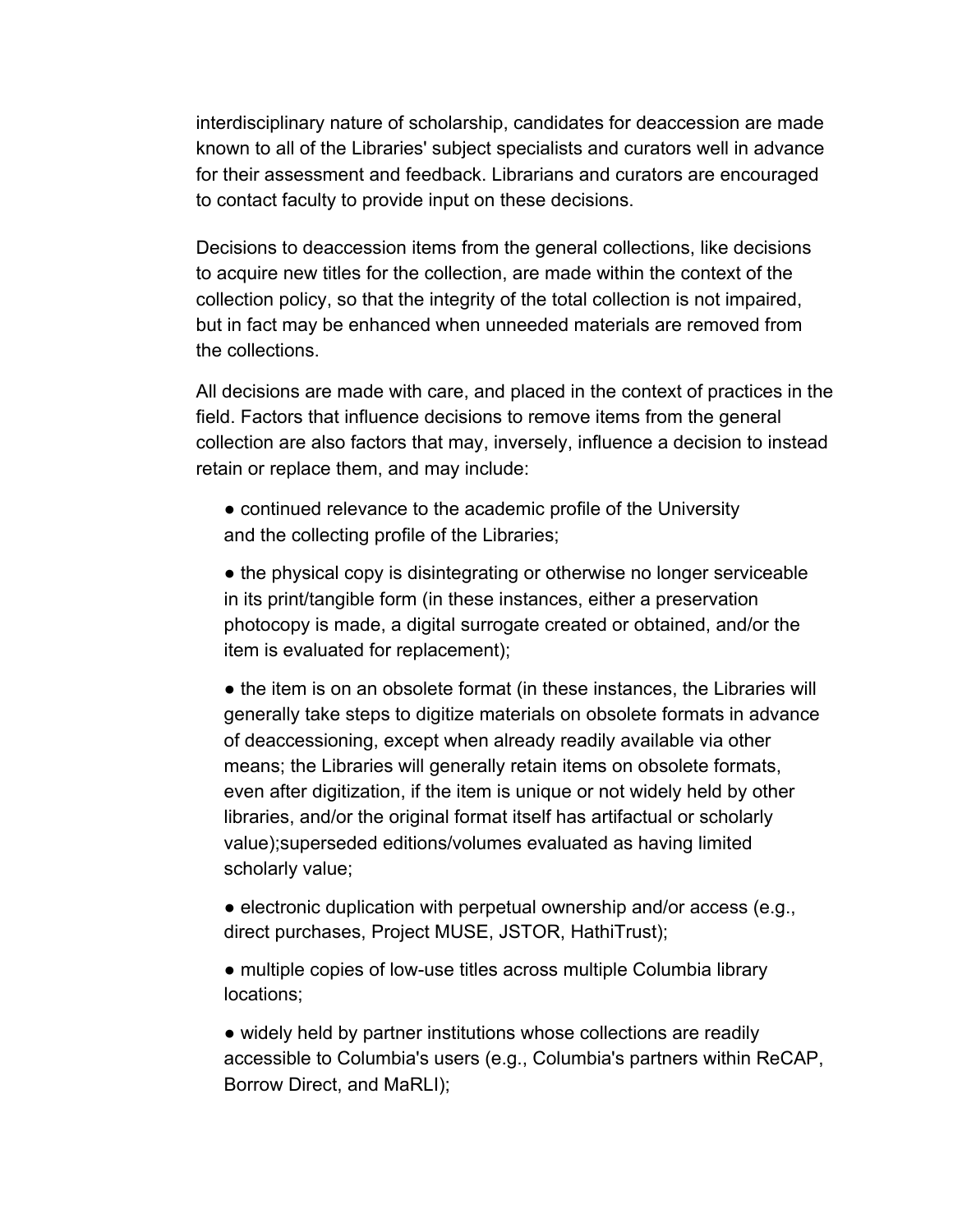● widely held by libraries across Columbia's broader national network of resource sharing/inter-library loan partners.

U.S. federal government documents are deaccessioned in accordance with protocols established by the Federal Library Depository Program.

#### **D. Replacement**

Materials that are declared lost or missing, or in poor/unusable condition will be replaced at the discretion of the appropriate librarian, in accordance with the collection development policies in effect at that time. Factors described above that may influence decisions to deaccession materials from the general collection may well apply to a decision to instead replace materials due to their physical condition or lost/missing status.

### **E. Collection Locations**

The commitment of the University to provide shelving space for physical materials is both a significant capital investment and a significant annual operating cost. As collections grow, space must be made available to house them. In 2000, Columbia University entered into a partnership with Princeton University and New York Public Library to build a high-density, preservation-quality storage facility called The Research Collections and Preservation Consortium (ReCAP) that would both preserve and share collections across partner institutions. In 2019, Harvard University Library joined the ReCAP partnership as a full member.

Location decisions are not made in an automated fashion. Librarians and curators apply a variety of criteria to strategically manage which materials are housed on campus and which are housed offsite at ReCAP. Location decisions are a careful and continually evolving balance between space management and fulfilling the needs of research and teaching, with the needs of the latter taking precedence whenever possible.

It is not an expectation that all criteria for determining location are the same across all subject areas. The rationale for locating items at ReCAP for one subject area may well be the same reason for locating items on campus in another subject area. Please consult individual collection development policies to see the strategies and criteria applied within any given subject area in determining locations.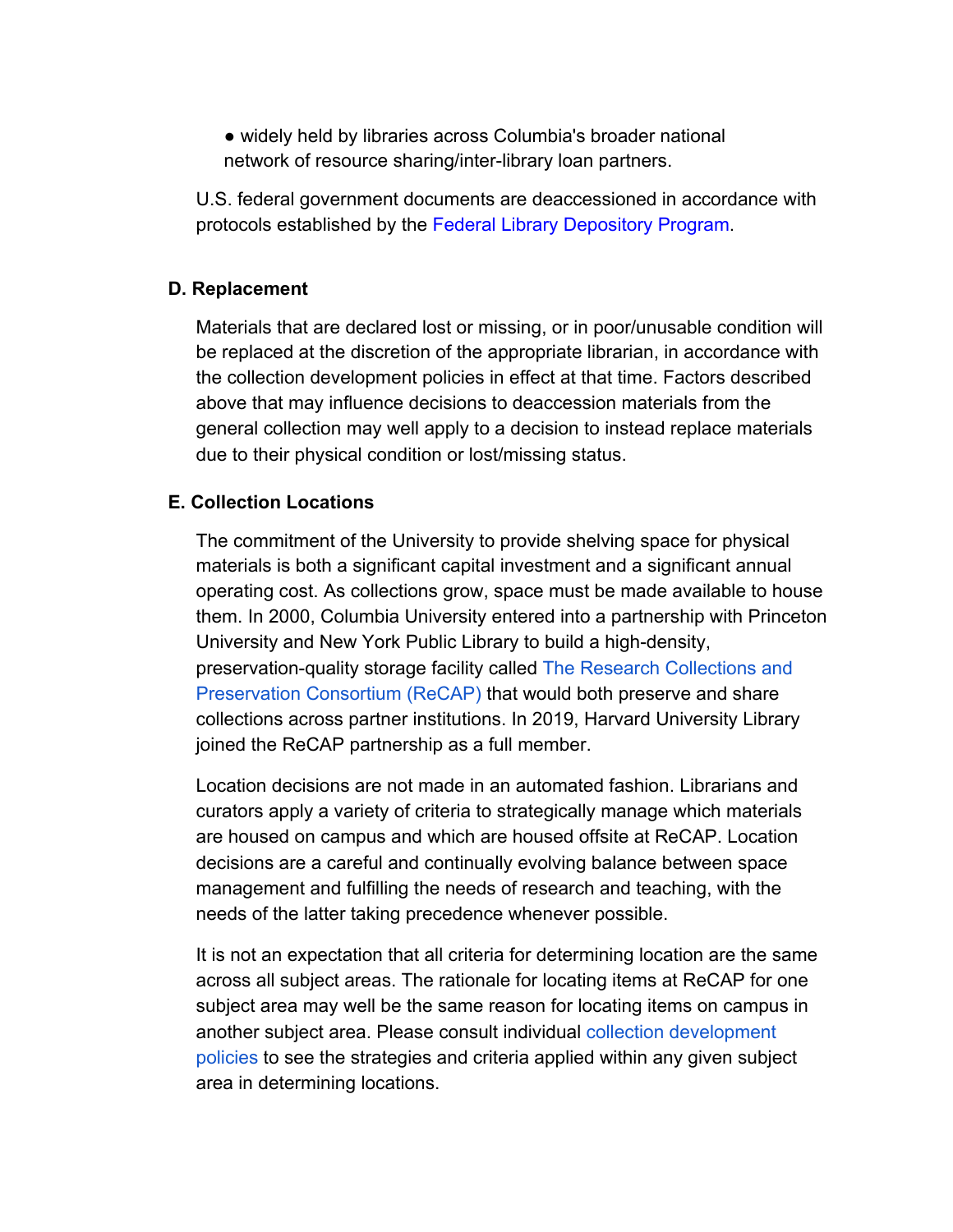Common criteria for locating an item **on campus** include, but are not limited to:

- high use;
- newly-acquired / newly published;
- used in current research or teaching;
- specific languages in each subject area;
- major presses;
- faculty authors;
- canonical/core titles;
- critical editions;
- major authors;
- current (or high use) reference materials.

Common criteria for locating an item **at ReCAP** include, but are not limited to:

• the condition or nature of the item requires it be housed in a secure, long-term preservation environment;

- low use (as defined in each subject area);
- specific languages in a given subject area;
- highly specialized subjects;
- not actively used in current research or teaching;
- older imprints where variation in edition is not of scholarly interest;
- print books and print journal runs that are available online;
- minor presses;
- minor authors.

Librarians and Curators will consult with faculty in the event of a major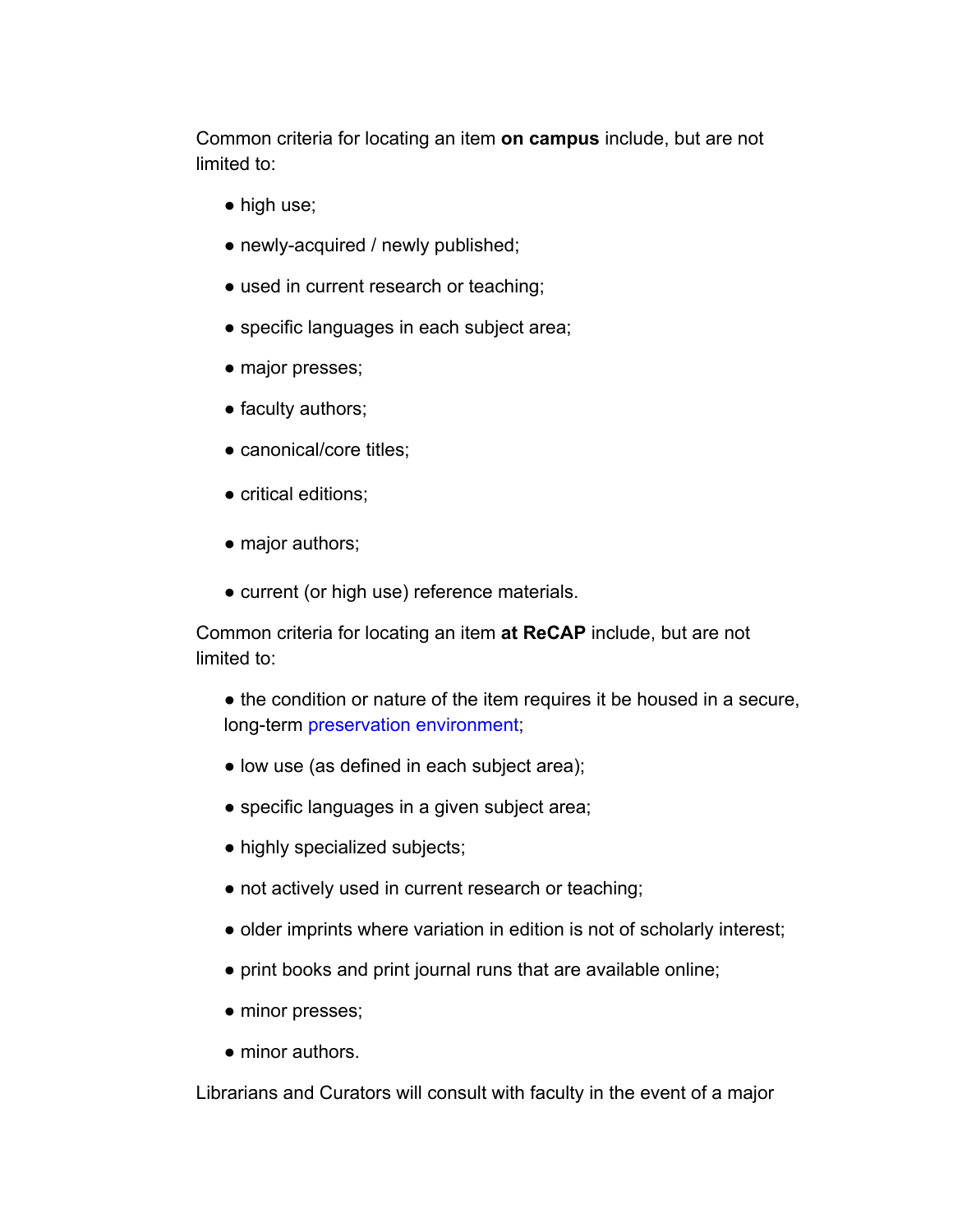relocation to ReCAP. Faculty and researchers are invited to confer with liaison librarians and curators for more information on how location decisions are made within particular collections, disciplines, and subject areas, as well as to submit requests that an item's location be changed.

#### **XII. Shared Collections & Collaborative Collection Building**

University libraries strive to collect broadly and deeply across many subject areas, and from throughout the world. Amidst a global proliferation of both print and electronic resources, research libraries face unprecedented challenges in maintaining robust, world-class resources for current and future generations of researchers. In the area of print materials, it is clear that one university cannot accomplish these goals alone. Columbia University Libraries has taken a leading role in the development of collaborative collection development initiatives in order to ensure that, collectively, Columbia and its partners extend and maximize both collections budgets and consortial resource sharing networks in ways that will capture and preserve more of the world's intellectual and cultural heritage.

Shared collections agreements among participating libraries ensure broad and deep subject, geographical, and language coverage, while reducing unnecessary duplication of efforts and resources. Working closely with our ReCAP and IvyPlus partner libraries, we are ensuring that our increasingly international students and faculty, present and future, will have timely access to the broadest possible array of resources.

These efforts are directly facilitated by the established, sophisticated technologies of our resource-sharing networks, such as ReCAP and Borrow Direct. Such networks enable users at partner libraries to easily identify, request, and borrow print materials in the holdings of other institutions. See also 'Consortial holdings'.

### **XIII. Growing Collections for New Disciplines, Programs, and Areas of Research at Columbia University**

The academic programs, departments, and curricula across Columbia University continue to evolve. The Columbia University Libraries will strategically respond to evolving growth areas on campus, especially those that have un/underfunded collections needs. Through close collaborations with academic departments, faculty, students, post-doctoral and other non-faculty researchers, the Libraries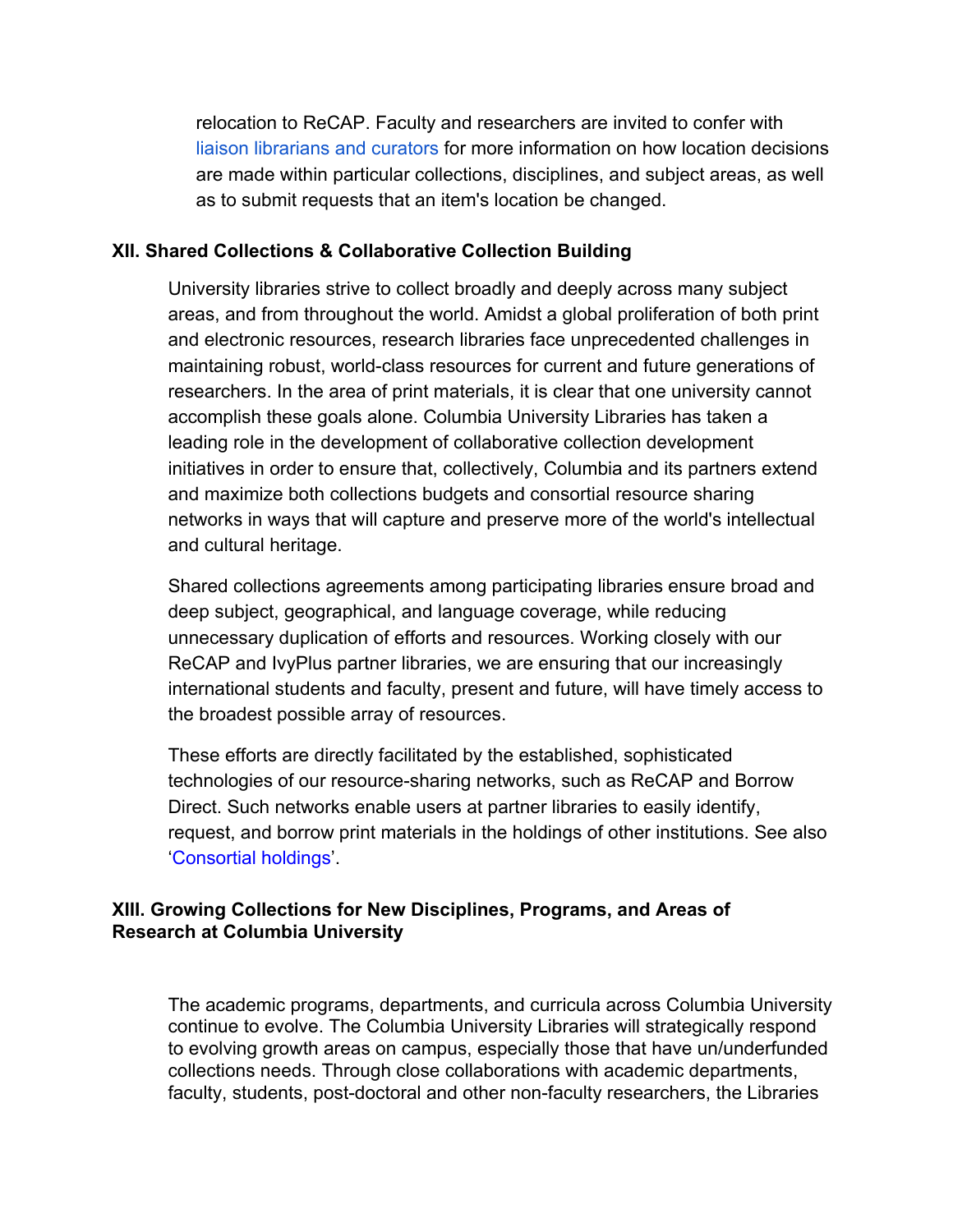will track growth areas, reallocate funds from the collections budget to purchase, license, or create materials to support research and learning, and assess the use of collection materials in support of new areas.

#### **XIV. The Libraries' Expectations of Collections Vendors**

Columbia University Libraries takes seriously its role to expend University resources responsibly. The Libraries is committed to ensuring access to all users regardless of ability and to holding vendors accountable for maintaining sustainable acquisitions models. The Libraries uses its prominent leadership voice in the community to advocate for effective business relationships with vendors and for affordable enhancements to their products and services.

To these ends, the Libraries strives to ensure that licensing agreements are evaluated against several criteria, including but not limited to:

• contracts must conform to all applicable laws of the State of New York;

● licenses must allow for inter-library loans (ILL) without restrictions on electronic provision or geographic boundaries (i.e., must allow for international ILL);

● must not contain confidentiality clauses or other restrictions on sharing information about pricing and terms with stakeholders and external parties;

- vendors must ensure their products protect the privacy of our patrons;
- must not restrict Fair Use under United States Copyright Law;

● authorized users include Columbia's students, faculty, researchers, visiting scholars, staff, walk-in, and other authorized users across all Columbia University locations;

● vendors must honor and value Columbia's interests and core values with regards to equity, diversity, and inclusion, with practices and partnerships that ensure preservation and access to the widest range of cultural, scientific, and historical resources as possible;

• in the case of multi-year agreements, include an opt-out clause in the event of financial hardship;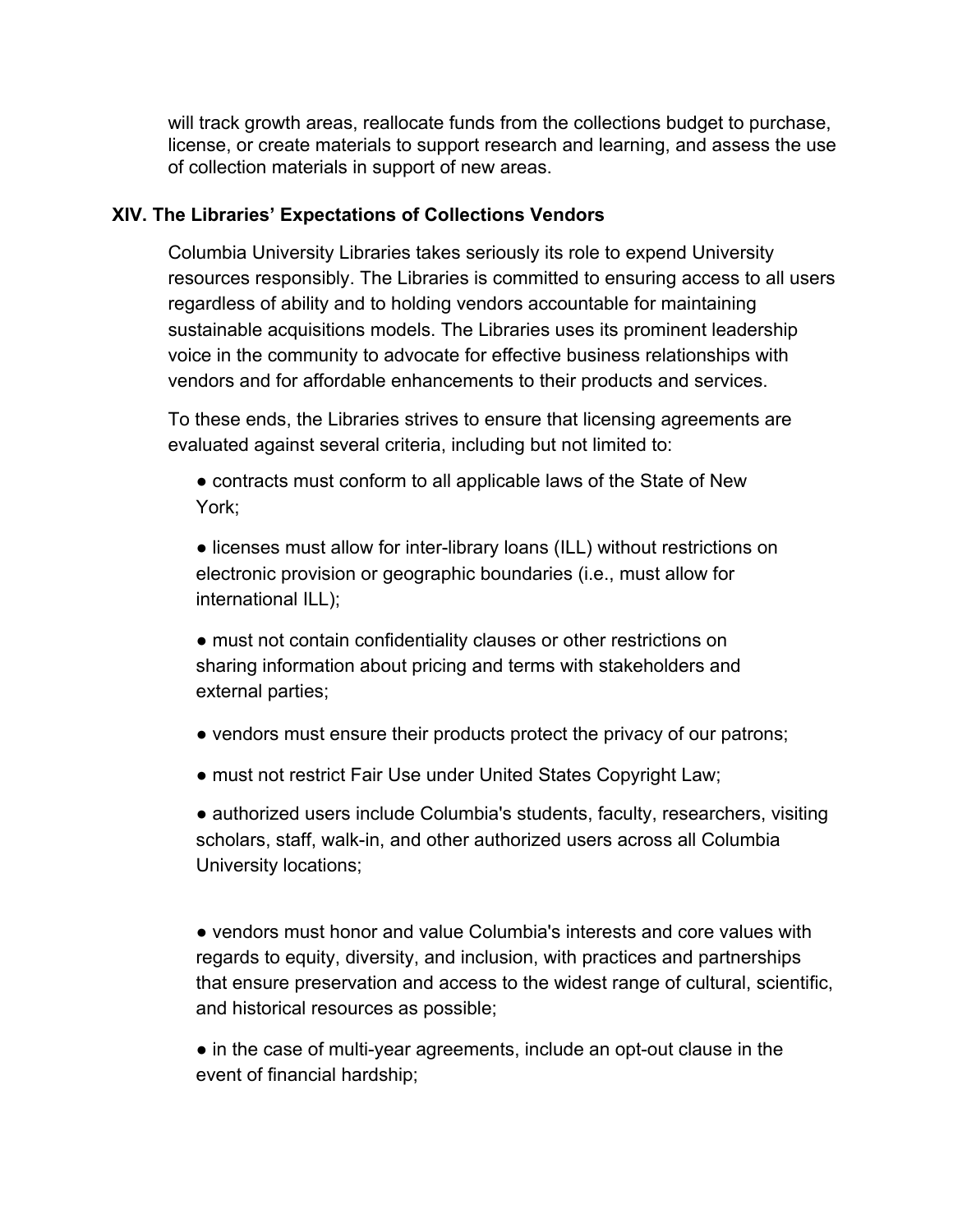• must provide COUNTER-compliant or other acceptable usage data;

• either remain silent on governing law or agree to governance by the laws of the State of New York;

• contract must be written in English;

● vendors must clearly and accurately describe content made available and content under development;

• vendors and the Libraries must engage in honest, fair, transparent, and flexible negotiation about pricing, open access, rights management, and content/platform use and restrictions, with no hidden fees;

- annual price increases should remain predictable;
- vendors should offer a variety of acquisition models;

● quality metadata records should be made available to ensure that content acquired/subscribed to is discoverable by Columbia users;

• should adhere to the U.S. Access Board's final rule on accessibility requirements for information and communication technology, covered under Section 508 of the U.S. Rehabilitation Act, and follow guidelines set forth by the World Wide Web Consortium's Web Accessibility Initiative;

● should be compliant with the NISO Shared E-Resource Understanding (SERU) Recommended Practice and be registered in the SERU Registry;

● should permit electronic course packs and e-reserves, and should allow Columbia to use proxy servers to provide access to library collections to authorized users;

● should include provision allowing authorized users to download, extract, store, and index content for the purposes of Text and Data Mining (TDM) for non- commercial, non-consumptive research purposes;

● allowance for Columbia University to deposit at no cost the final version of works from all faculty, staff, and students into the University's institutional repository upon publication, including the products of federally-funded research mandated to be openly accessible to the public.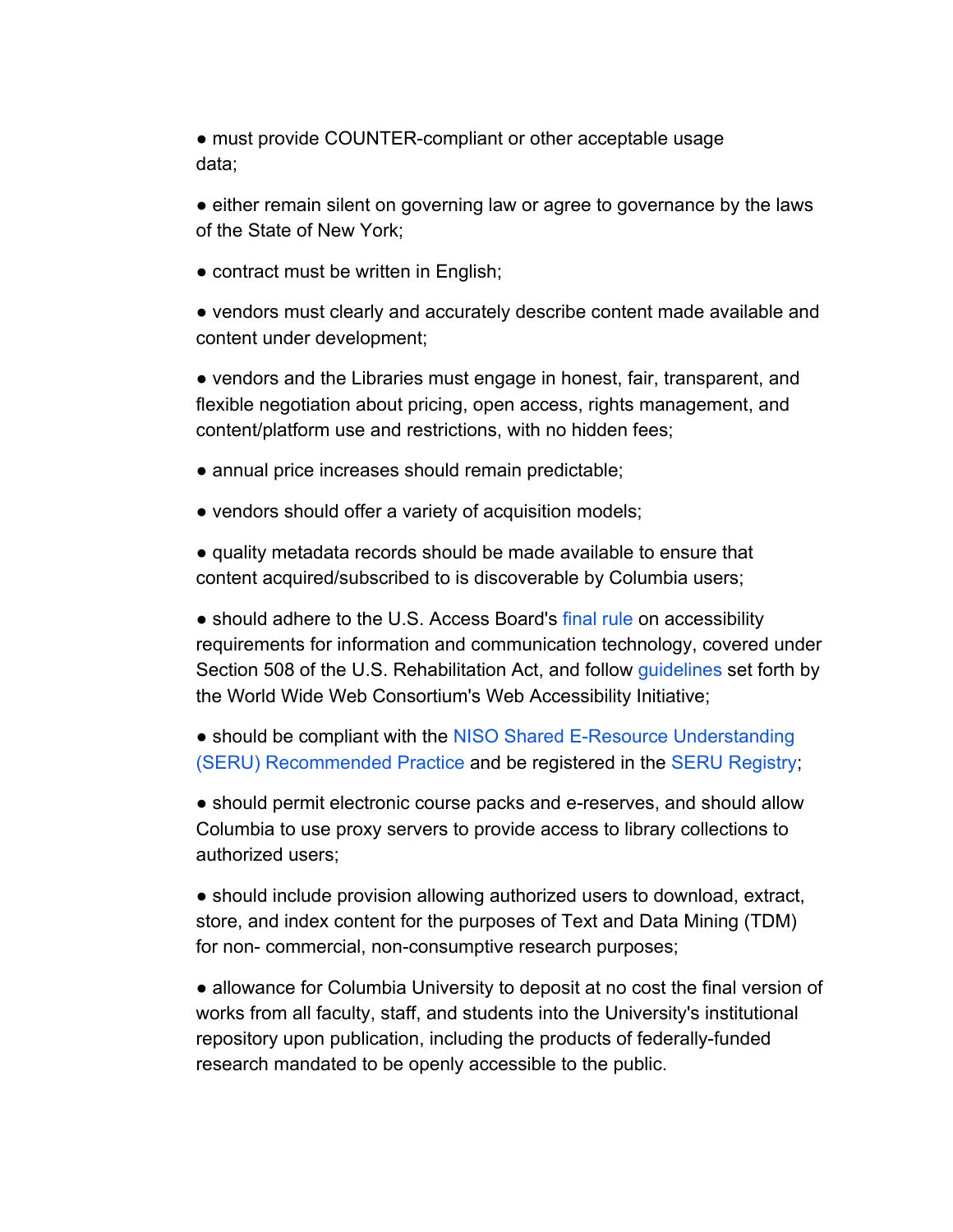Library branding is more important than the vendor's or publisher's corporate brands. Our users' experiences indicate a lack of awareness that they are using library-supported, library-acquired resources. Our continued funding for electronic resources and our ability for continued business with vendors and publishers hinges on the following branding characteristics, practices, and principles:

● it is critical that Columbia University Libraries' branding be prominent and consistent across all of our web properties and services.

• the Libraries expects the option to place prominent branding (preferably a Columbia University Libraries banner) on vendor and publisher pages and services, per the options and requirements outlined by the Libraries;

● advertising should not be placed on pages or services associated with library resources. For the avoidance of doubt, this does not include advertising that is part of the content itself, such as ads found within journals, magazines, archival or primary source material, etc.;

• the Libraries' banner should be the main and largest branding/logo on the page;

• the Libraries' banner should have top left presence, above any vendor, publisher, or product logos or branding;

• the Libraries' banner should be accessible across all pages of the e-resource(s);

● the Libraries' banner should be clickable back to Libraries' home page, http://library.columbia.edu/.

• a link to "Ask a Columbia Librarian" should be on the site, http://www.columbia.edu/cgi-bin/cul/resolve?lweb0031.

Our strategic goal in making these criteria publicly available is to increase transparency to the Columbia and wider research library communities, and to communicate to our vendor partners the values and expectations to which we hold both ourselves and our vendors accountable. We invite anyone who identifies that a resource is not in compliance with the elements within this checklist to contact Collection Development and Electronic Resources Management.